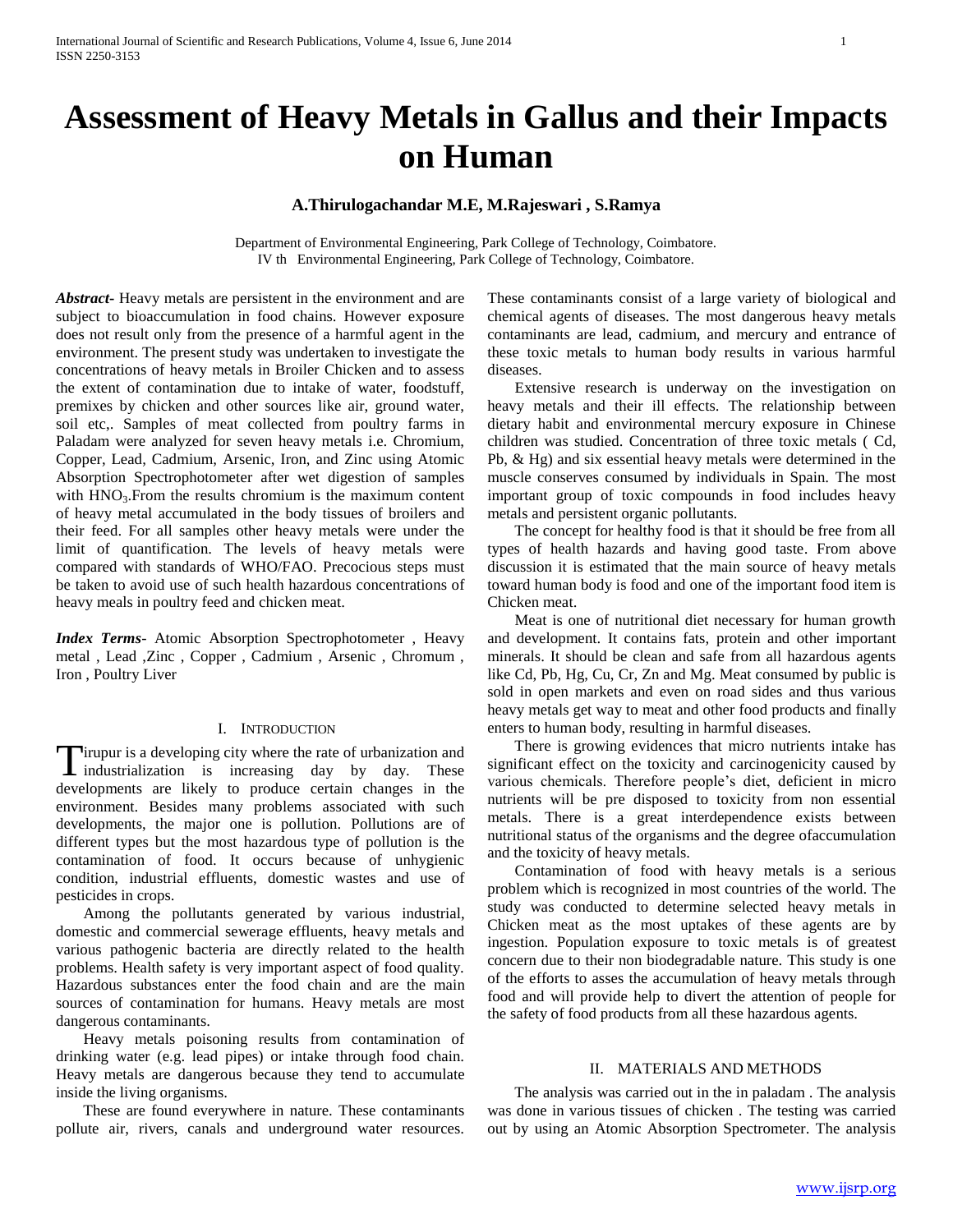done in muscle and liver of a chicken and Lead , Cadmium, Zinc, Copper, Arsenic, Chromium, Iron concentration were tested from each chicken parts.

## *Atomic absorption spectrophotometer*

 Flame atomic absorption spectrophotometer is very common technique for detecting metals and metalloids in environmental samples. It is very reliable and simple to use. The technique is based on the principle of ground state metals absorbing light at specific wave length. Metal ions in a solution are converted to atomic state by means of a flame. Light of the appropriate wave length is supplied and the amount of light absorbed can be measured against a standard curve.

# *Basic principle*

 The technique of flame absorption spectroscopy requires a liquid sample to be aspirated, aerosolized and mixed with combustible gases such as acetylene and air or acetylene and nitrous oxide. The mixture is ignited in a flame whose temperature ranges from 2100 to 2800˚C. During combustion, atoms of the element of interest in the sample are reduced to free, unexcited ground state atoms, which absorb light at characteristic wave lengths. The characteristic wave lengths are element specific and accurate to 0.01-0.1 nm. To provide element specific wave length, a light beam from a lamp whose cathode is made of the element being determined is passed through the flame. A device such as photon multiplier can detect the amount of reduction of the light intensity due to absorption by the analyst and this can directly related to the amount of the element in the sample.

# III. METHODOLOGY

### *Sample Collection*

 Samples of chicken meat were collected from two different farms of Paladam. The feed which is the common brand used in selected poultry farm is collected from feed manufacture company. From each farm chicken liver and muscles were collected including excreta and water. Different types of meat samples i.e. poultry chicken muscle and liver were collected from different poultry farm of Paladam. For assessing heavy metals lead, cadmium, copper, zinc, chromium, arsenic and iron in collected samples, the samples were collected immediately after slaughtering and after specific exposure time.

 The amount of samples collected was about 50g of each organ (muscles and liver), feed of 10gm and 100 ml farm water. Samples were transported to the lab by keeping under proper preservation (in glass container of volume 100 ml).

## *Analysis of water samples:*

 100 ml of water sample collected from the pipe line in poultry farm was analysed for following characteristics

# *Tab.1 Characteristics of farm water*

| S.No | Properties | concentrations |
|------|------------|----------------|
|      | Ph         | 7.5            |
|      | DΟ         | 6.4            |
|      | Chlorides  | 82             |
|      | Alkalinity | 93.5           |
|      | <b>TDS</b> | 122.4          |

## *Analysis of feed samples*

 2g of feed was weighed into crucibles. 1ml of conc. nitric acid was added and then pre-ashed by placing the crucible on a heater until the contents charred. The cooled samples were dissolved using 5ml of 30% HCl and then filtered using Whatmann filter paper. The filtrates were individually poured into 50ml standard flask and made up to mark with distilled water. These were then transferred into prewashed sample bottles for analysis of the trace metals.

 The sample solutions were then analyzed for zinc, iron, copper, lead, chromium, cadmium, arsenic and iron using atomic absorption spectrophotometer

## *Analysis of meat samples*

 The representative meat samples were chopped and 2g of each sample was treated with conc. Nitric acid. After treating samples with acid, samples were digested to get analyst metal in solutions till 1 ml of clear transparent sample solution was remained. The temperature was increased after every 30 minutes during digestion of samples. Then the solutions were filtered and volume of filtrate was made up to the mark in volumetric flask using distilled water and samples were stored in glass bottles. Filter paper No.4 was used for filtration of samples.

 AAS Stock standard solution of 1000 ppm of respective elements (Pb,Cd,Cu,As,Cr,Zn and Fe) was used to prepare the working standard of 100 ppm. Then further dilution of 1, 2, 3, 4 and 5ppm were prepared as working standard of test elements.

## *Fig.1 Collected chicken meat*



*Fig .2 Sample digestion by heating mantle*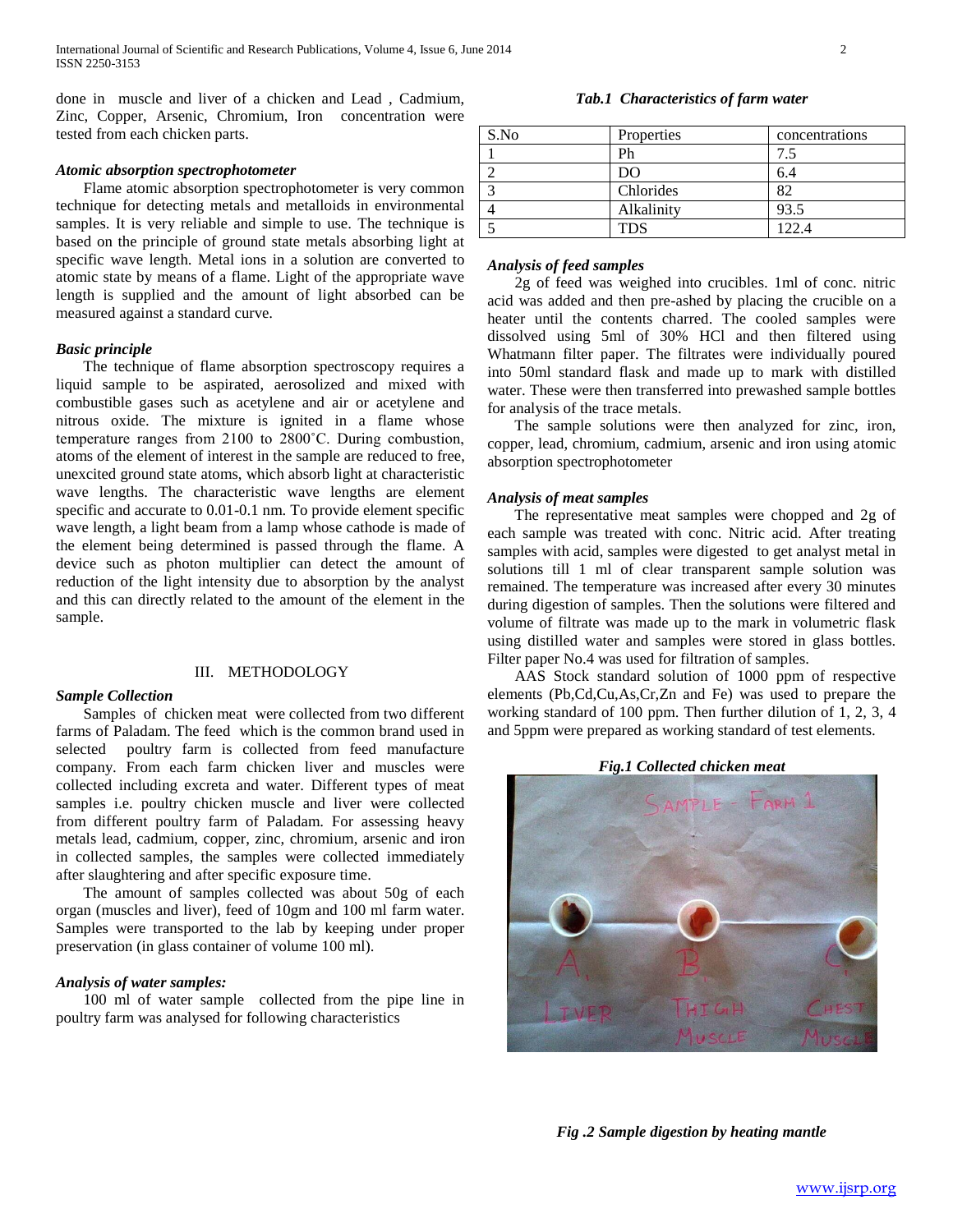International Journal of Scientific and Research Publications, Volume 4, Issue 6, June 2014 3 ISSN 2250-3153



*Fig.3 Prepared Sample by using digestion procedure*



# IV. HEALTH HAZARDS ASSOCIATED WITH HEAVY METAL EXPOSURE AND THEIER PROPERTIES

 The term heavy metal refers to any metallic chemical element that has a relatively high density and is toxic or poisonous at low concentrations. Examples of heavy metals that are harmful to humans include mercury, lead, and arsenic. Chronic exposure to these metals can have serious health consequences. Humans are exposed to heavy metals through inhalation of air pollutants, consumption of contaminated drinking water, exposure to contaminated soils or industrial waste, or consumption of contaminated food. Food sources such as vegetables, grains, fruits, fish and shellfish can become contaminated by accumulating metals from surrounding soil and water. Heavy metal exposure causes serious health effects, including reduced growth and development, cancer, organ damage, nervous system damage, and in extreme cases, death. Exposure to some metals, such as mercury and lead, may also cause development of autoimmunity, in which a person's immune system attacks its own cells. This can lead to joint diseases such as rheumatoid arthritis, and diseases of the kidneys, circulatory system, and nervous system.

Metals are particularly toxic to the sensitive, rapidlydeveloping systems of fetuses, infants, and young children. Some metals, such as lead and mercury, easily cross the placenta and damage the fetal brain. Childhood exposure to some metals can result in learning difficulties, memory impairment, damage to the nervous system, and behavioral problems such as aggressiveness and hyperactivity. At higher doses, heavy metals can cause irreversible brain damage. Children may receive higher doses of metals from food than adults, since they consume more food for their body weight than adults.

## **1)Mercury**

 Mercury is a toxic heavy metal and a persistent environmental pollutant. Exposure to mercury is associated with serious adverse health and developmental effects, especially in pregnant women, developing fetuses, and young children. The health risks associated with mercury are damage to the nervous system and deformities in infants exposed to mercury in the womb. At levels well below World Health Organization limits, it has been shown to affect unborn fetuses and their embryonic nervous systems, leading to learning difficulties, poor memory and shortened attention spans. Low-level exposures also adversely affect male fertility.

# **2)Lead**

 Lead affects almost every organ system in the human body. The central nervous system is particularly vulnerable in infants and children under age six. The effects are the same whether it is breathed or swallowed. Large amounts of lead exposure may lead to blood anemia, severe stomachache, muscle weakness, and brain damage. Lower levels of exposure, may affect a child's mental and physical growth leading to learning disabilities and seizures. Children can be exposed to lead by drinking contaminated water, eating lead-based paint chips, chewing on objects painted with lead-based paint or swallowing house dust or soil containing lead.

## **3)Arsenic**

 Arsenic is a steely grey metal that is widely distributed in the Earth's crust and found naturally in the environment. It cannot be destroyed or eradicated. Because it occurs naturally in the environment it is possible to be exposed to it through air, water and soil contact. There are two different types of arsenic, organic and inorganic. Organic arsenic compounds consist of arsenic combined with oxygen and hydrogen. There is very little information available on the effects of organic arsenic compounds in humans. Inorganic arsenic compounds consist of arsenic combined with oxygen, chlorine and sulfur. Several studies have shown that inorganic arsenic can cause

lung, bladder, liver, kidney, prostate and skin cancer. Emerging science also shows that inorganic arsenic may harm pregnant women and their fetuses. Arsenic has been shown to cross the placenta to the fetus and has been found in breast milk. Chronic exposure to arsenic has been shown to affect child development, lowering their IQ scores.

# **4)Cadmium**

 Cadmium is biopersistent and, once absorbed by an organism, remains resident for many years (over decades for humans) although it is eventually excreted.In the general, nonsmoking population the major exposure pathway is through food, via the addition of cadmium to agricultural soil from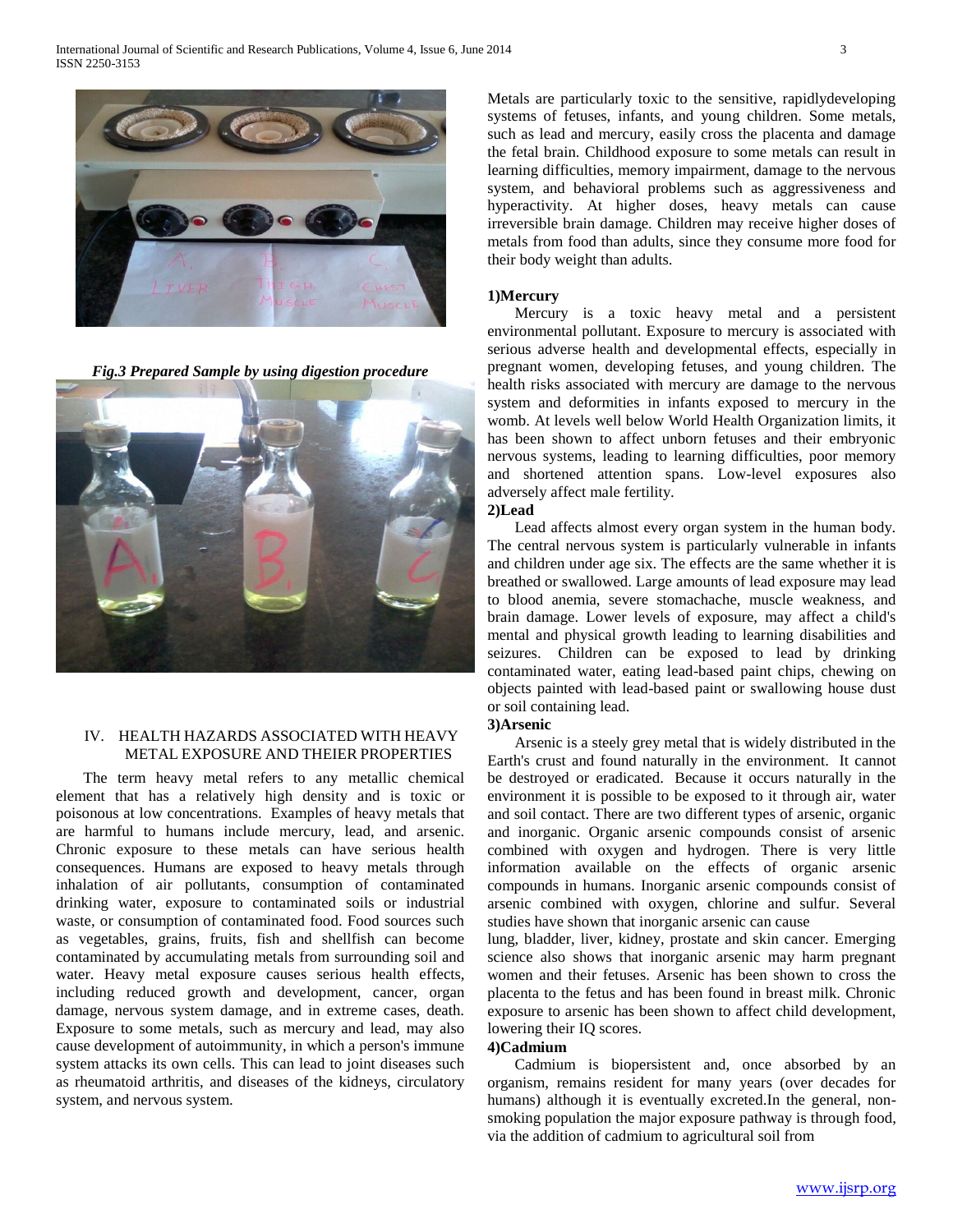various sources (atmospheric deposition and fertilizer application) and uptake by food and fodder crops. Additional exposure to humans arises through cadmium in ambient air and drinking water.

# **5)Chromium**

 Chromium is used in metal alloys and pigments and other materials. Low-level exposure can irritate the skin and cause ulceration. Long-term exposure can cause kidney and liver damage, and damage too circulatory and nerve tissue.

# **6)Copper**

 Copper is an essential substance to human life, but in high doses it can cause anemia, liver and kidney damage, and stomach and intestinal irritation. People with Wilson's disease are at greater risk for health effects from overexposure to copper. **7[\)Nickel](http://www.lenntech.com/Periodic-chart-elements/Ni-en.htm)**

# Small amounts of Nickel are needed by the human body to produce red blood cells, however, in excessive amounts, can become mildly toxic. Short-term overexposure to nickel is not known to cause any health problems, but long-term exposure can cause decreased body weight, heart and liver damage, and skin irritation.

# **8)Iron**

 Your body has the ability to naturally store iron, however, too much iron in the body may be linked to heart disease, cancer, diabetes and other diseases. Dietary factors, including consuming iron-containing supplements, were significant risk factors. Fruit were also associated with a risk of high iron stores. Iron can be found in meat, whole meal products, potatoes and vegetables. The human body absorbs iron in animal products faster than iron in plant product.

 Iron may cause conjunctivitis, choroiditis, and retinitis if it contacts and remains in the tissues. Chronic inhalation of excessive concentrations of iron oxide fumes or dusts may result in development of a benign pneumoconiosis, called siderosis, which is observable as an x-ray change. No physical impairment of lung function has been associated with siderosis. Inhalation of excessive concentrations of iron oxide may enhance the risk of lung cancer development in workers exposed to pulmonary carcinogens. LD50 (oral, rat) =30 gm/kg. (LD50: Lethal dose 50. Single dose of a substance that causes the death of 50% of an animal population from exposure to the substance by any route other than inhalation.Usually expressed as milligrams or grams of material per kilogram of animal weight (mg/kg or g/kg).) A more common problem for humans is iron deficency, which leads to anaemia. A man needs an average daily intake pf 7 mg of iron and a woman 11 mg; a normal diet will generally provided all that is needed.

# **9) Cobalt**

 As cobalt is widely dispersed in the environment humans may be exposed to it by breathing air, drinking water and eating food that contains cobalt. Skin contact with soil or water that contains cobalt may also enhance exposure.Cobalt is not often freely available in the environment, but when cobalt particles are not bound to soil or sediment particles the uptake by plants and animals is higher and accumulation in plants and animals may occur. Cobalt is beneficial for humans because it is a part of vitamin  $B_{12}$ , which is essential for human health. Cobalt is used to treat anaemia with pregnant women, because it stimulates the production of red blood cells. The total daily intake of cobalt is variable and may be as much as 1 mg, but almost all will pass through the state of the state of the state of the state of the state of the state of the state of the state of the state of the state of the state of the state of the state of the state of the state of the state of the st

 However, too high concentrations of cobalt may damage human health. When we breathe in too high concentrations of cobalt through air we experience lung effects, such as asthma and pneumonia. This mainly occurs with people that work with cobalt. When plants grow on contaminated soils they will accumulate very small particles of cobalt, especially in the parts of the plant we eat, such as fruits and seeds. Soils near mining and melting facilities may contain very high amounts of cobalt, so that the uptake by humans through eating plants can cause effects.

 Health effects that are a result of the uptake of high concentrations of cobalt are:

- Vomitting
- Vision
- Nausea
- Thyroidproblem

 Health effects may also be caused by radiation of radioactive cobalt isotopes. This can cause sterility, hair loss, vomiting, bleeding, diarrhoea, coma and even death. This radiation is sometimes used with cancer-patients to destroy tumors. These patients also suffer from hair loss, diarrhea and vomiting.

 Cobalt dust may cause an asthma-like disease with symptoms ranging from cough, shortness of breath and dyspnea to decreased pulmonary function, nodular fibrosis, permanent disability, and death. Exposure to cobalt may cause weight loss, dermatitis, and respiratory hypersensitivity. LD 50 (oral, rat)- 6171 mg/kg. (LD50 = Lethal dose  $50 =$  Single dose of a substance that causes the death of 50% of an animal population from exposure to the substance by any route other than inhalation. LD50 is usually expressed as milligrams or grams of material per kilogram of animal weight (mg/kg or g/kg).)

# **10)Manganese**

 Manganese is a very common compound that can be found everywhere on earth. Manganese is one out of three toxic essential trace elements, which means that it is not only necessary for humans to survive, but it is also toxic when too high concentrations are present in a human body. When people do not live up to the recommended daily allowances their health will decrease. But when the uptake is too high health problems will also occur.The uptake of manganese by humans mainly takes place through food, such as spinach, tea and herbs. The foodstuffs that contain the highest concentrations are grains and rice, soya beans, eggs, nuts, olive oil, green beans and oysters. After absorption in the human body manganese will be transported through the blood to the liver, the kidneys, the pancreas and the endocrine.

 Chronic Manganese poisoning may result from prolonged inhalation of dust and fume. The central nervous system is the chief site of damage from the disease, which may result in permanent disability. Symptoms include languor, sleepiness, weakness, emotional disturbances, spastic gait, recurring legcramps, and paralysis. A high incidence of pneumonia and other upper respiratory infections has been found in workers exposed to dust or fume of Manganese compounds. Manganese compounds are experimental equivocal tumorigenic agents.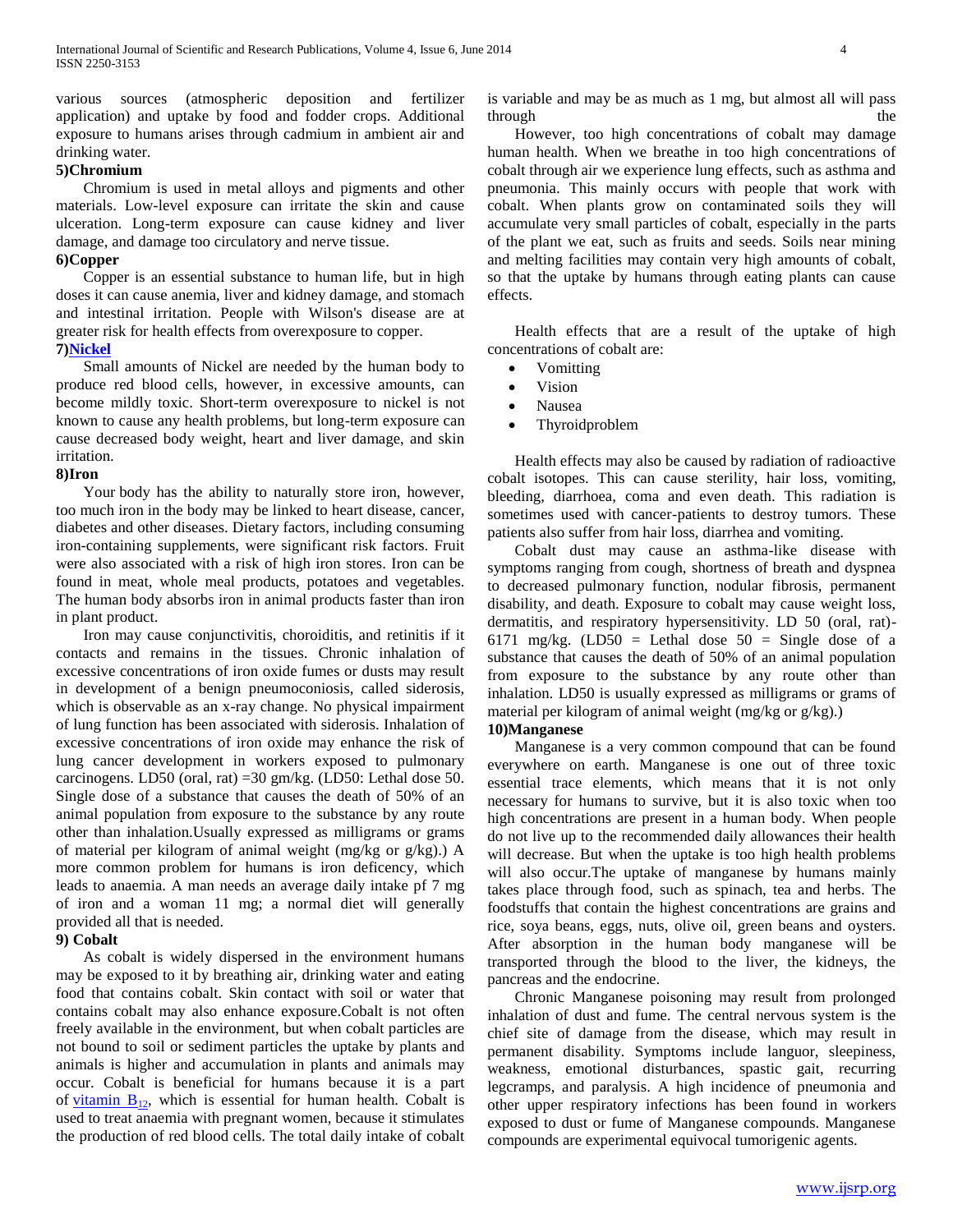International Journal of Scientific and Research Publications, Volume 4, Issue 6, June 2014 5 ISSN 2250-3153

## V. RESULTS AND DISCUSSIONS

 Some of heavy metals are required by most living organisms for normally healthy growth but excess concentration causes toxicity. The samples of chicken meat, water and feed collected from different farms of Paladam in order to determine the heavy metals concentration in these, all the analytical data are given in table.

*Tab.2 Heavy metal I chicken feed sample and farm water*

| <b>Concentrations</b> |             |  |
|-----------------------|-------------|--|
| $\text{Feed}(mg/kg)$  | Water(mg/l) |  |
| 0.783                 | 0.007       |  |
| 3.116                 | 0.004       |  |
| 5.356                 | 0.269       |  |
|                       |             |  |
| 22.688                | 2.321       |  |
| 0.004                 |             |  |
|                       |             |  |
|                       |             |  |
|                       |             |  |
|                       |             |  |
|                       |             |  |
|                       |             |  |

*Tab.3 Heavy metals in muscle and liver of chicken.*

| Organ          | <b>Heavy</b><br><b>Metals</b>                      | <b>Concentrations</b><br>in<br>(mg/kg)              |                                           |  |
|----------------|----------------------------------------------------|-----------------------------------------------------|-------------------------------------------|--|
|                |                                                    | Farm 1                                              | Farm 2                                    |  |
| <b>Muscles</b> | Cr<br>Cu<br>Zn<br>Cd<br>Fe<br>P <sub>b</sub><br>As | 0.750<br>3.536<br>5.324<br>0.009<br>19.321<br>0.001 | 0.400<br>0.007<br>1.570<br>16.32<br>0.004 |  |
| <b>Liver</b>   | Cr<br>Cu<br>Zn<br>Cd<br>Fe<br>P <sub>b</sub><br>As | 1.224<br>2.029<br>5.535<br>14.788<br>0.006<br>0.002 | 0.004<br>1.141<br>2.300<br>11.204         |  |



# *Graph.1 Conc of chromium in each sample and with their permissible limit*

# *Inference*

 It is carcinogenic in nature present in environment. The main sources of chromium are jewellary, cosmetics, cigarette smoke, utensils, fertilizers etc. In human body highest concentration of chromium is found in lungs,kidneys and some hormones producing tissue. Small amount of chromium is also hazardous to human body.however in excessive amounts can become midely toxic and can cause decreased body weight, heart liver damages, skin diseases, cancer, headache and respiratory illness.

 In current study the concentration of chromium is higher than the permissible level. Maximum level found in chicken meat sample of liver sample of farm1 while minimum level found in muscle sample.The difference in the concentration of chromium in meat samples may be due to the level of pollution, fodder of animals, slaughtering places.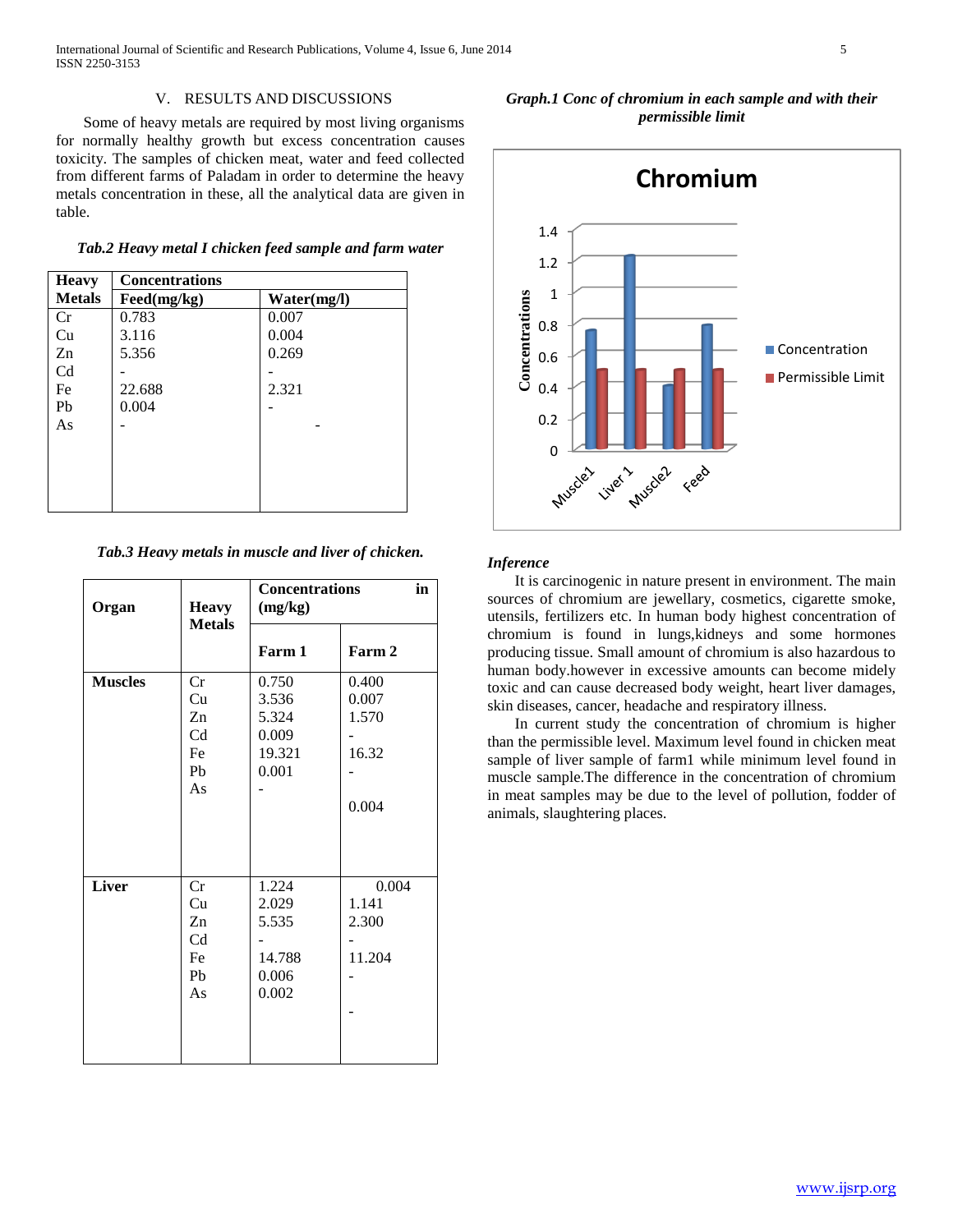

# *Inference*

 Copper is an essential trace element for human body and is an indispensable component of many enzyme systems; however a number of pathogenic characteristics are attributed to this element. Copper is an essential substance to human life as it is involved in absorption, storage and metabolism of iron but in high doses it can cause anemia, liver and kidney damages and stomach and intestinal irritation. The sources of copper entrance into human body are drinking water from copper pipes as well as the use of brass cooking utensils.

 The concentration of copper obtained in the present study showed positive value and were found to be in lower concentration than the permissible limit WHO/FAO in both chicken and feed. Copper concentration show negative value in water sample

## *Inference*

 The results revealed the concentration of Zinc ranged more in liver of chicken . Maximum value observed in farm 1 while the lowest concentration found in feed .zinc concentration within the permissible limit . So it appears that the concentration of zinc in present study of meat samples were within the permissible limit. Zinc is an intestinal irritant present in environment. The first sign of zinc poisoning is usually intestinal distress which includes vomiting, stomach cramps, diarrhea and nausea.





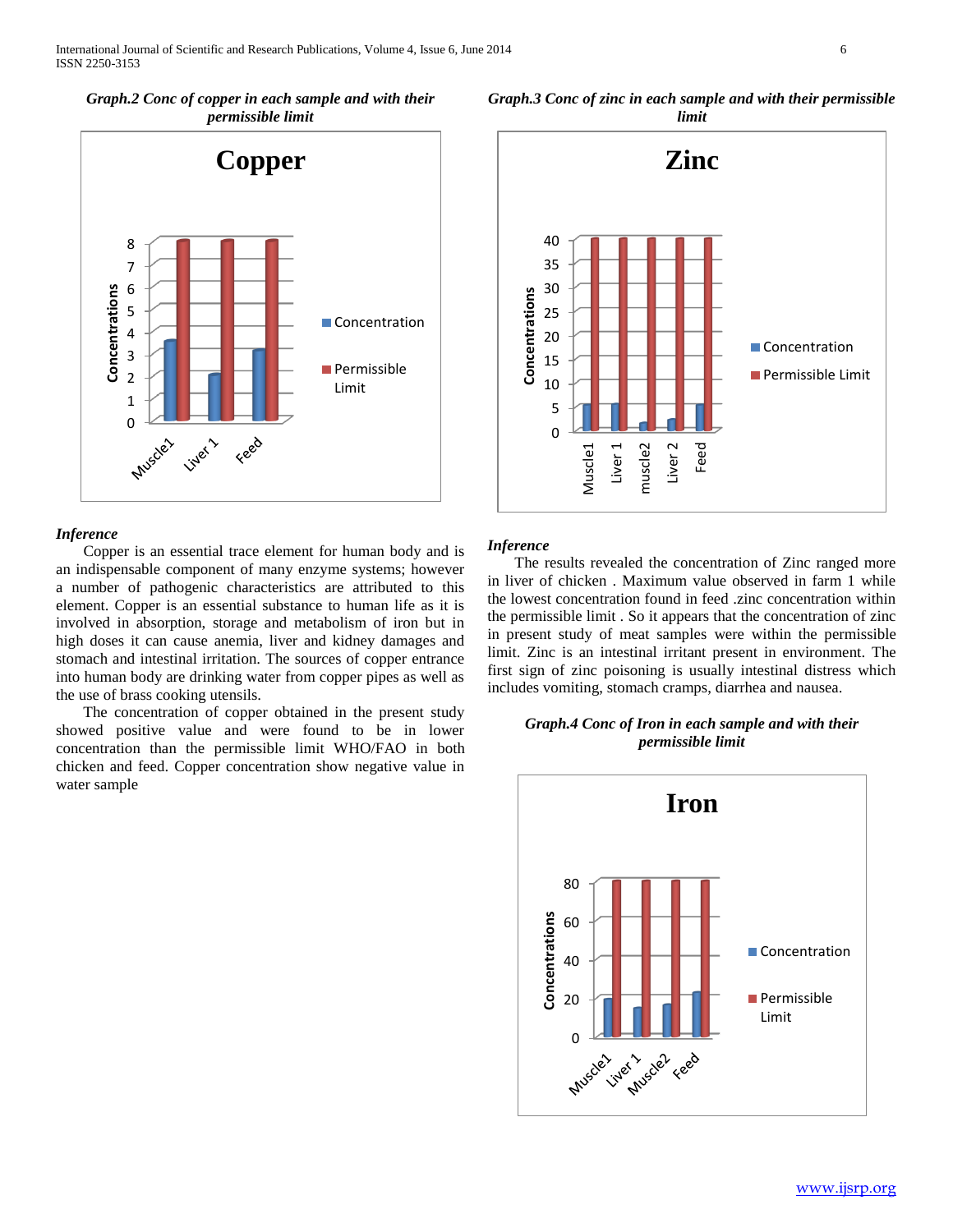International Journal of Scientific and Research Publications, Volume 4, Issue 6, June 2014 7 ISSN 2250-3153

## *Inference*

 Your body has the ability to naturally store iron, however, too much iron in the body may be linked to heart disease, cancer, diabetes and other diseases. Dietary factors, including consuming iron-containing supplements, were significant risk factors.In this assessement iron concentration is positive and higher in meat sample. The present heavy metal is lesser than permissible limit but regular exposure to such concentration will cause tremendous effect to human being.

## **Lead**

 The results of lead in meat samples of present study showed negative concentration ranged. The lead concentration in all meat samples were negative values which indicate that the concentration of lead in these samples is very low from safe level. The lead concentration in feed is positive where it is lower than the permissible limit.Lead is a toxic element and can cause severe health risks such as abdominal pain, allergies, cardiovascular disease, depression and kidney disorder etc.

## **Cadmium**

 Cadmium occurs through out the body with highest concentrations in the liver, kidney, spleen and bone. The exposure to cadmium causes kidney and liver damage, skin irritation and also causes ulceration as well as it is an activator for several enzymes which are needed to drive numerous chemical reactions necessary to life. In this study cadmium concentration show negative ,which mean the cadmium presence lower than the safer level.

### **Arsenic**

 Arsenic is a steely grey metal that is widely distributed in the Earth's crust and found naturally in the environment. It cannot be destroyed or eradicated. Because it occurs naturally in the environment it is possible to be exposed to it through air, water and soil contact. Several studies have shown that inorganic arsenic can cause lung, bladder, liver, kidney, prostate and skin cancer. Emerging science also shows that inorganic arsenic may harm pregnant women and their fetuses. Arsenic has been shown to cross the placenta to the fetus and has been found in breast milk. This paper thus not show any positive value in concentration level because the farm we selected is not exposed to arsenic by any mean source.Various paper shown in our literature review consist of arsenic concentration and here we conclude that small amount of any toxic metals will become lethal to human body when there get accumulated in human body.

# VI. RECOMMENDATION

- Keep yourself informed on the impacts of heavy metals and products containing them and act responsibly in their use and disposal.
- Always read the labels of products that may contain heavy metals e.g. paints that may contain lead and follow usage and disposal instructions carefully.
- Protect children from exposure to all heavy metals since babies and young children are more sensitive to such toxic substances.
- Avoid mercury-silver dental amalgams.
- Only drink clean water and if possible use a high quality water filtration unit that removes heavy metal impurities.
- Avoid regular consumption of chicken and seafood especially the largest fish (shark, swordfish, tuna) that may have been exposed to industrial discharges especially those containing heavy metals This is particularly important for pregnant women and children.
- Reduce your exposure to harmful chemicals by eating organically grown food crops and using natural cleaning products.
- Wash all fruits and vegetables carefully with fresh water to remove traces of pesticides and fertilizers which may contain heavy metals.
- Buy environmental friendly products whenever possible.
- Support companies that use less toxic materials in their production processes and demonstrate good corporate environmental stewardship.
- Support industrial recycling activities such as those for used batteries, used paint, used pesticides, used oil, and electronic wastes such as used computers and cell phones.

 Large numbers of people in the world today suffer from heavy metals contamination caused largely by the discharge of effluents of industries and increasing trends. Although people in all population groups in the globe affected, the most wide spread and severe problems are usually encountered amongst resource poor, food insecure and vulnerable household in most developing countries. Lack of knowledge of hazards associated with contaminated food products is the key factor of many harmful diseases.

 Keeping in view the results of present study it is recommended that;

 $\Box$  Meat having large nutrition value and less toxicity should be used.

 $\Box$  Animals should be fed on uncontaminated food and water.

 $\Box$  The slaughtering places must be clean and meat should be covered properly.

 $\Box$  A consumer is suggested to buy fresh and covered meat.

 $\Box$  As common man does not know about the harmful presence of heavy metals in meat therefore public should be made aware through print and electronic media and health education.

 $\Box$  Meat must be safe and suitable for human consumption and all parties including government, industries and consumers have a role in achieving this outcome.

## **REFERENCES**

[1] Abdulrahman. F, Sodipo. O and Chioma. Y. 2010. Distribution of heavy metals in the liver, kidney and meat of bee, mutton, caprine and chicken from Kasuwanshanu market in Maiduguri Metropolis, Borno state, Nigeria.